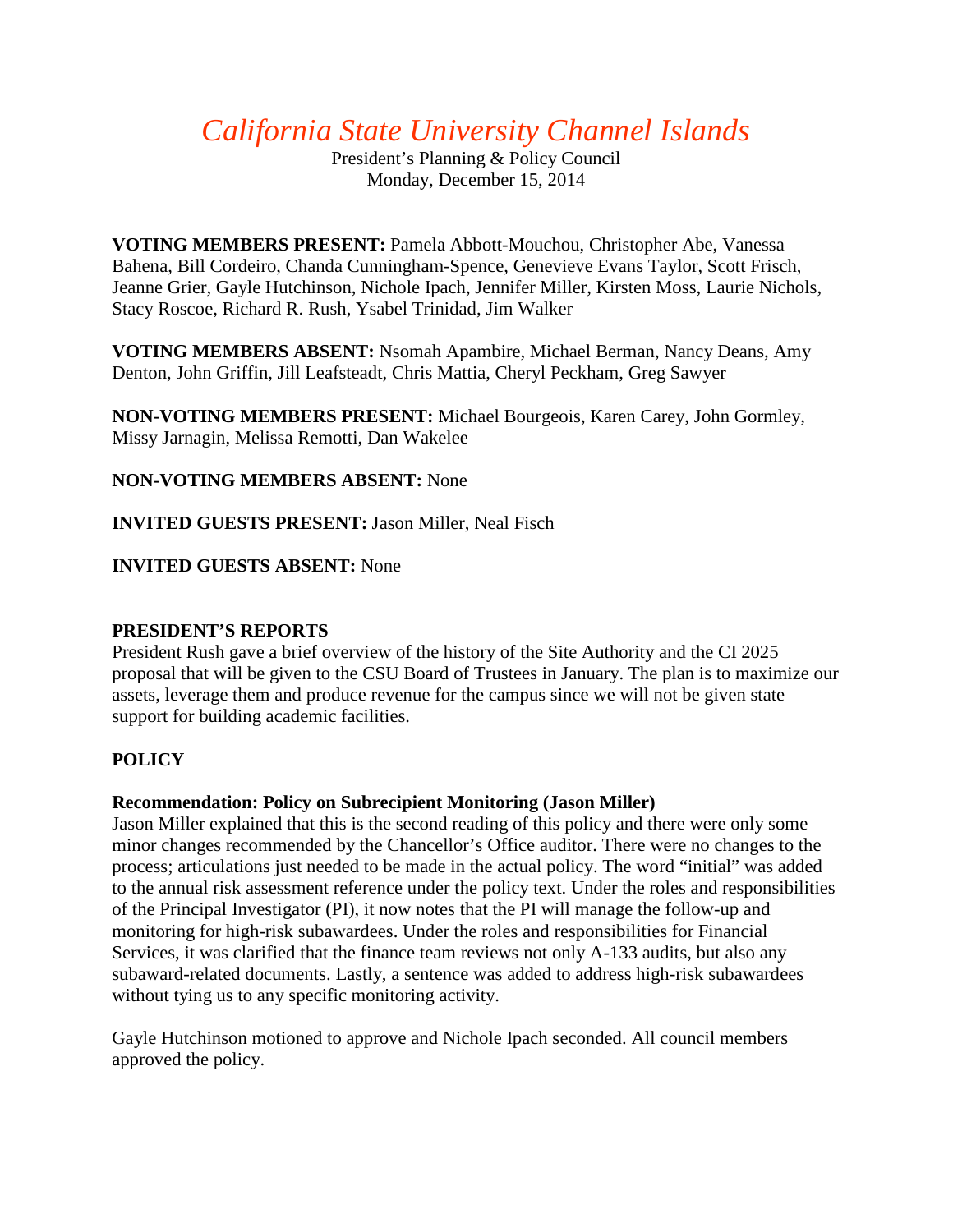## **Recommendation: Policy on Principal Investigator Financial Conflict of Interest (Jason Miller)**

Jason Miller reminded all that there was only one change that the auditor needed to have made. A sentence was added indicating that the campus' Senior Research Officer (SRO), Jason Miller, is responsible for Ethics training and/or Responsible Conduct of Research Training on campus.

Jeanne Grier motioned to approve and Chanda Cunningham-Spence seconded. All council members approved the policy.

Jeanne Grier pointed out that both of these polices were also approved by the Academic Senate. They are the first example of co-policies between the Academic Senate and PPPC, so she will work with Melissa Remotti and Genevieve Evans Taylor on the numbering system for the new policy manual.

## **STRATEGIC PLANNING**

#### **Strategic Resource Planning Task Force Update (Missy Jarnagin)**

Missy Jarnagin reported that the task force met last week. They reviewed the charge of the committee, discussed next year's enrollment projections at 3 percent, 5 percent and 8 percent. They also reviewed the fiscal year 2016 budget instructions that went out in the beginning of November. The Vice Presidents shared the development of their current requests, as these requests are due back to budget on February 9. Lastly, they talked about next steps, timelines and meeting structure.

Gayle Hutchinson added that divisions are prioritizing and using this task force body to get proposals in from divisions early so that we can gather input from faculty and staff so that they can review it prior to their next meeting. There is a vast improvement to the process this year.

#### **Strategic Planning Update (Gayle Hutchinson)**

Gayle Hutchinson first gave an update on the Fall faculty hiring process. She reported that searches took place for the following disciplines: art, biology, computer science, economics, finance, management, library, nursing, political science/public administration, psychology, sociology and the School of Education. They are in the process of negotiating and securing offers to candidates. The candidate for nursing declined, so that search will move to the spring semester. Political science/public administration will also be moved out to the spring. The spring search disciplines include: ESRM, early childhood development, health sciences, history, nursing, political science/public administration, and performing arts/dance.

Gayle was charged with going out into the community this fall with the strategic plan to get feedback. Over 200 people have been consulted in this process. There have been 3 community meetings thus far: Oxnard, Camarillo and Santa Barbara. Each location's participants provided a different perspective on the strategic plan. The Oxnard participants were mostly from education (community college and school districts); Camarillo had industry partners; and Santa Barbara had a combination of some of our students from our campus in Goleta and Alan Hancock College students as well as Dr. Walthers, President of Alan Hancock College. Participants are all very excited and like the plan.